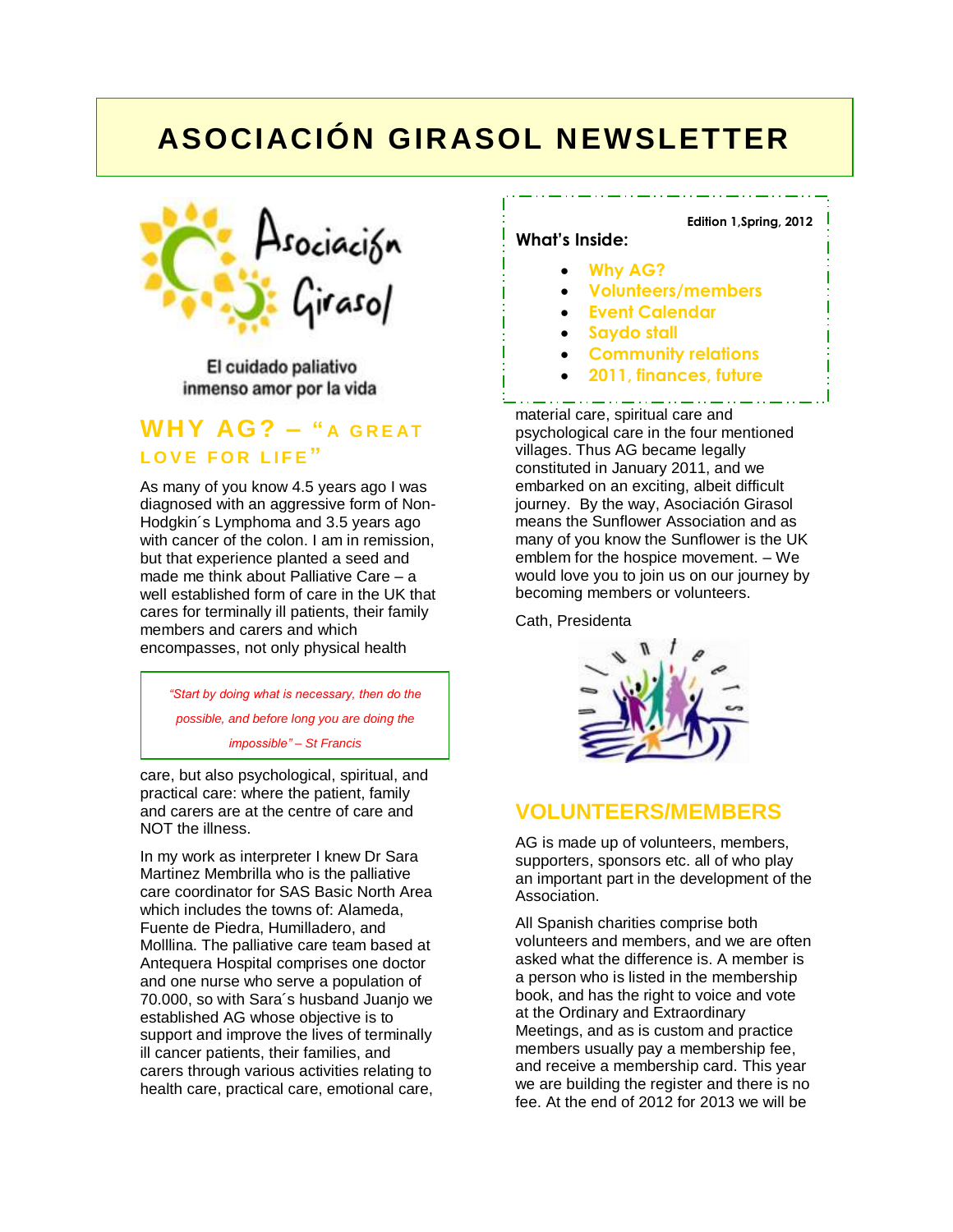A volunteer is a person who has specific tasks to do within the association and dedicates their time, effort, and expertise freely, on a set basis. You can either be a member, a volunteer or both. Sympathizers or supporters are people who support us without any direct link to the association: i.e. you may donate bric-abrac to the stall at Saydo, or attend an event. A sponsor is usually a company who donates funding to finance a specific item or project, eg: the pharmacies in Alameda, Fuente de Piedra, Humilladero and Mollina sponsored our calendar this year, and Conexanet, Antequera designed our logo for free.

If you wish to become a member or volunteer, please contact us: info@asociaciongirasol.com

#### **EVENTS**



**Friends and supporters of AG** are continually organizing events to raise funds, and events for this year include:

| <b>Date</b> | <b>Event</b>          | Place              | Organized<br>by |
|-------------|-----------------------|--------------------|-----------------|
| 11/4        | Sweepstake<br>Tickets | Saydo<br>Market    | Amigos de       |
| 12/4        | Race Night            | Mollina            | Bar             |
|             |                       |                    | Margarita's     |
| 21/4        | Gala Night            | Chaquetas,<br>FdeP | Amigos de       |
| 13/5        | Romeria<br>Raffle     | FdeP               | Amigos de       |
| 15/5        | Romeria               | Alameda            |                 |
| 26/5        | Sangría y<br>Tapas    | FdeP               | Amigos de       |
| 9/6         | Gala                  | Mollina            | La Viña         |

So put these dates in your diary. Keep upto-date by referring to our web page, and

if you would like to hold an open event please let us know and we will advertise the event for you through our webpage, facebook, twitter, and our contacts list, and after the event please send us your photos.

## **S AYD O S T AL L E V E R Y WE D N E S D AY**



Our stall at Saydo was opened in January 2011, and is our only consistent form of funding. It is manned by over 25 volunteers who, on a rota basis, collect items for sale, ensure they are clean and in good condition, transport, set up and run the stall every Wednesday at Saydo. You can support us by donating: good quality old clothing, books, bric a brac, small electrical items, anything that you don´t use anymore. So why not declutter and donate.?ll.

## **COMMUNITY RELATIONS**

Terminal cancer can affect any family at any time. Within our communities, a population of 17.000, there can be between10 to 15 terminally ill cancer



patients at any one time. Many families will not require our help but for those who do, we

will simply do what we can. Building strong links with our town halls, and local communities is vitally important to AG, and AG involves itself in community events whenever possible.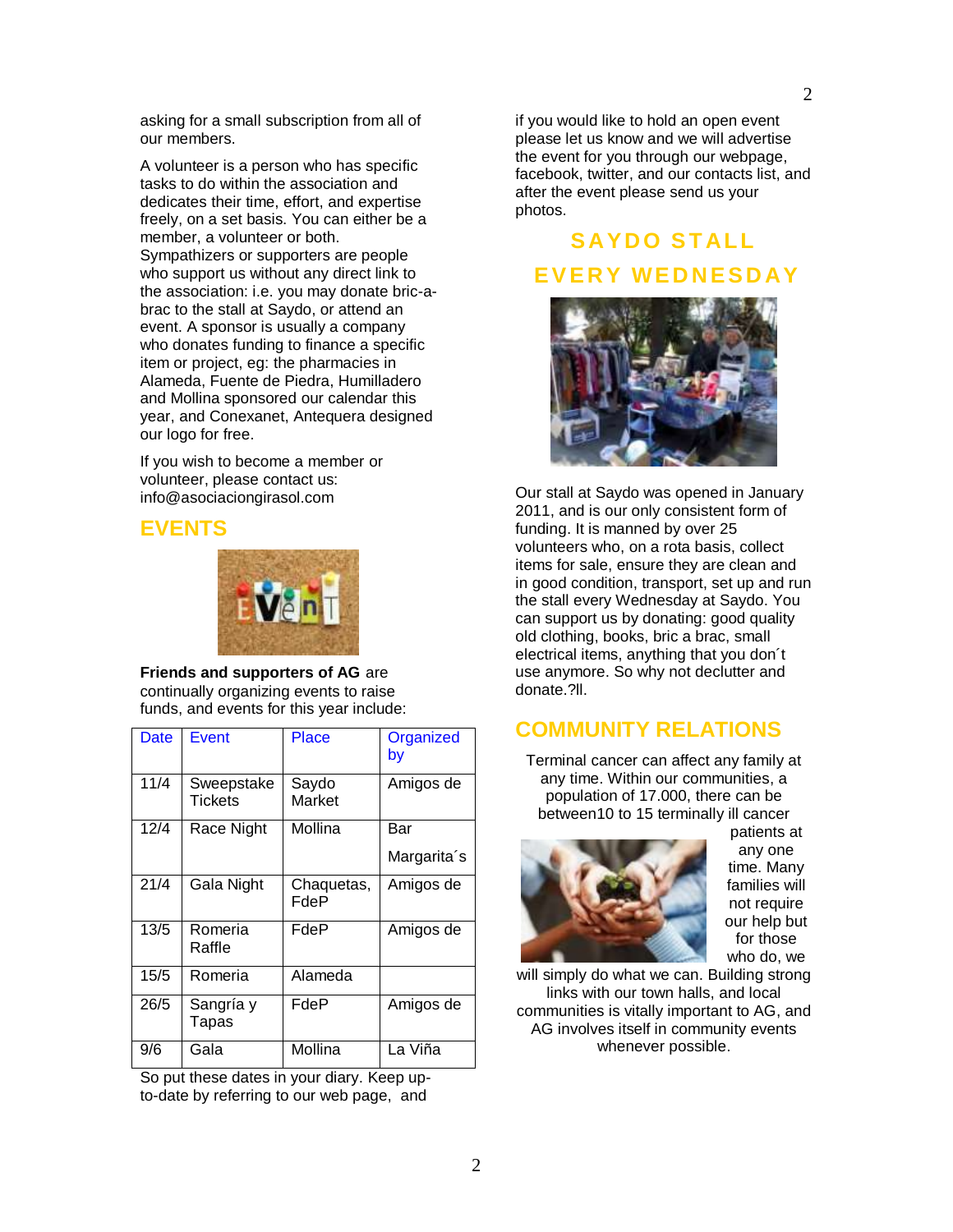# 2011 was our first full year of

operation and what a year it was. Following our official registration in January 2011, the most important thing we did, of course, was to help in 3 cases. With very little structure, few resources, little expertise, and no experience we did what we could to make life a little easier, for patients, family members and carers in 3 of our 4 villages.

Our involvement included:

\* providing volunteer companionship

- \* running errands \* collecting medication
- \* dog walking \*listening \*hairdressing
- \* providing transport/driver \*interpreting

\* accompanying in emergency \* liaising with funeral directors

\* arranging lymphatic massage/physiotherapists (through AECC)

\* practical post-bereavement help

- all helping to relieve the every day pressure of living with a terminal illness and bringing a bit of normally to a stressful situation.



Early in 2011 as part of a fact-finding exercise we visited Cudeca, Benalmadena, St Joseph´s Hospice, London, and Garden House Hospice, Letchworth where we learned from others experiences and listened intently to the advice we were given.

AG´s stall at Saydo was opened.

In March 2011, Alameda Town Hall donated premises, located in the old library in the Casa de la Cultura, Alameda, which we share with the Disabled Children´s Charity. They have recently installed internet access for us. At the moment we

use the office for our monthly Board meetings, a computer is installed, and we were donated a Volunteer´s database by La Caixa which will be up-and-running this month. We also joined the Volunteer Platform in Antequera which is an association to which most charities belong. They offer training course for volunteers and promote volunteer activity. Our logo, was designed and donated by Conexanet, a media company in Antequera. We also started to make formal presentations to our communities, and several fund raising events were carried out by supporters.

During 2011 the Board attended various courses, both medical and operational and Asociación Girasol developed its own blog, facebook and twitter pages, as a means of communicating and raising awareness of both palliative care and AG. Posts are in English and/or Spanish, and are updated regularly.

In September, we held our first public presentations in Spanish in all four towns. These resulted in the donation of a warehousing facility to store Saydo stall equipment and medical equipment, by Fuente de Piedra Town Hall, and several volunteers and members joined us. A halfpage article appeared in La Crónica newspaper.

For Christmas we produced our first calendar which was sponsored by the pharmacies in each town, and 100 copies sold out in advance.

Our final act in 2011 was to have a Christmas Market Stall in Eroski for 3 weeks over Christmas, which involved over 30 volunteers and many months of knitting, sewing, and collecting items to sell. The funds raised were in excess of €800 and again a big thank you has to go to all of you who helped us move a little closer to the vision of providing a homecare service for terminally ill cancer patients, their families and carers.

#### **F IN AN C E S**

AG follows a policy of total financial transparency. That means that our accounts will be published on a periodical basis, or should anyone wish to see them they are made available. For many people